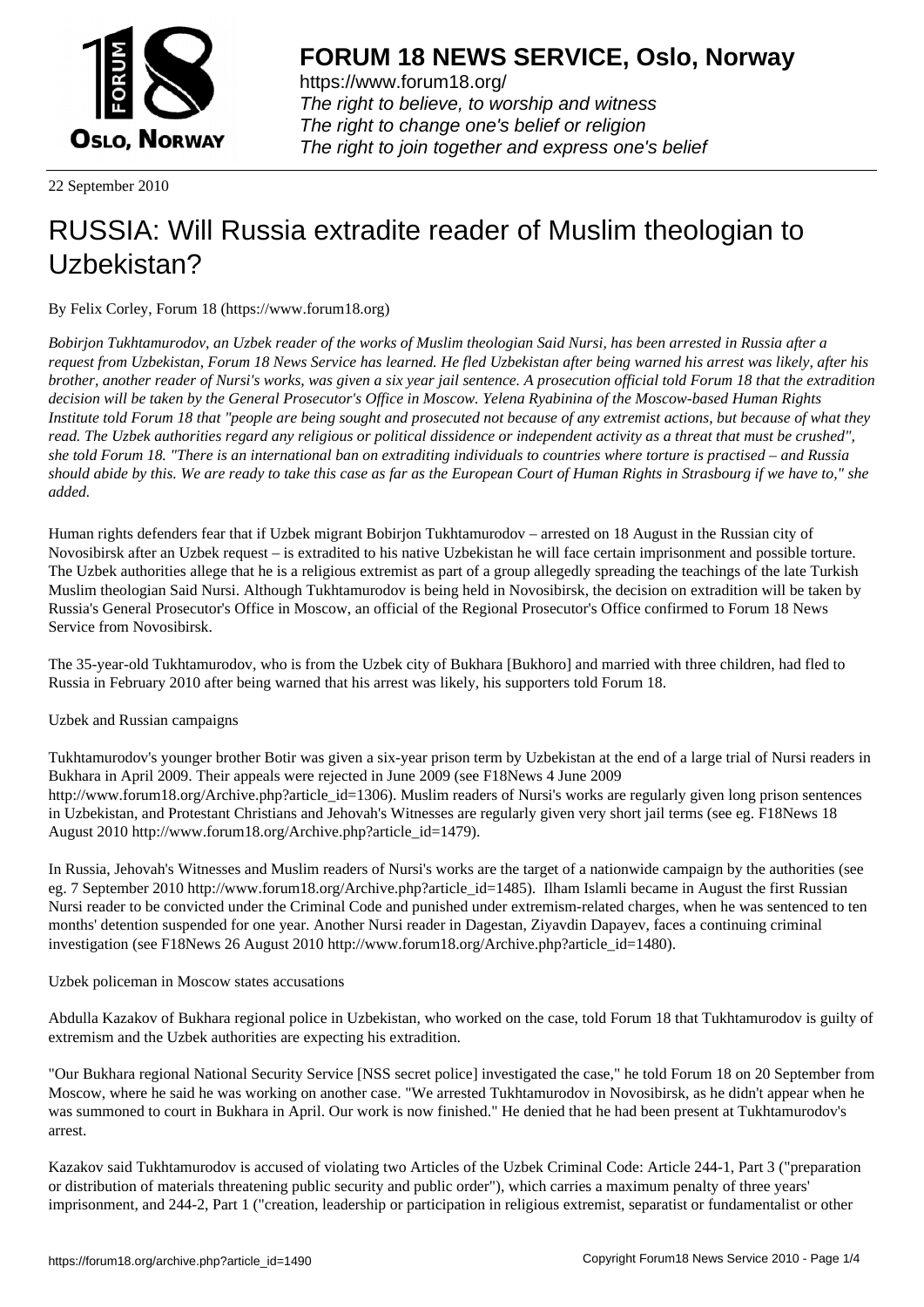First Nusi reader to be extradited from Russia?

Kazakov added that the investigation of his case was led by investigator Abdurahim Kilichev of Bukhara regional NSS secret police. However, officials there told Forum 18 on 20 September that Kilichev was away on a work trip and no-one else was available to discuss Tukhtamurodov's case.

Lidiya Ozdoeva of Novosibirsk Regional Prosecutor's Office confirmed to Forum 18 the Uzbek charges against Tukhtamurodov. She said the Uzbek authorities claim he is a member of the Nurcilar movement following the teachings of the late Turkish Muslim theologian Said Nursi.

Readers of Nursi's works in both Russia and Uzbekistan insist that no such organised movement exists.

Although the Russian authorities have frequently extradited to Uzbekistan suspects the Uzbek authorities regard as extremists, Forum 18 believes this is the first time this has been used against a reader of Nursi's works.

Call to reject extradition request

Yelena Ryabinina, Head of the Right to Asylum Programme of the Moscow-based Human Rights Institute, called for the Russian authorities to reject the extradition request. "This and similar cases from Uzbekistan are ideological persecution," she told Forum 18 from Moscow on 21 September. "People are being sought and prosecuted not because of any extremist actions, but because of what they read. The Uzbek authorities regard any religious or political dissidence or independent activity as a threat that must be crushed."

Ryabinina points to the Shanghai Co-operation Organisation (SCO), of which both Uzbekistan and Russia are members. "SCO members have agreed a joint approach to what they regard as terrorism, extremism and separatism," she complained. "Any reason to persecute people in one SCO state is enough to persecute them in others. This has a catastrophic influence on the fate of individuals."

Ryabinina of the Human Rights Institute fears that if Tukhtamurodov is returned to Uzbekistan, he is likely to be tortured and given a long term of imprisonment. "Uzbekistan has a ban on torture, but this is ignored and Uzbekistan practices torture systematically," she declared. "There is an international ban on extraditing individuals to countries where torture is practised – and Russia should abide by this. We are ready to take this case as far as the European Court of Human Rights in Strasbourg if we have to."

The use or threat of torture by Uzbekistan is often reported by victims of religious freedom violations, although they normally do not wish to publicly testify to torture and other forms of brutality (see eg. F18News 29 April 2010 http://www.forum18.org/Archive.php?article\_id=1438).

Police officer states Uzbek officials not involved in arrest

Tukhtamurodov was detained at a Traffic Police post in Novosibirsk soon after midnight on 18 August. The following day the IslamNews.ru agency, quoting the Society for Political Immigrants from Central Asia, said he was one of the passengers in a car returning from Tarawih night prayers (held during Ramadan) in a local mosque when the car was stopped.

The Society accused some Russian officials of a conspiracy with the Uzbek secret police to arrest Tukhtamurodov, viewing the arrest as part of a long-running Uzbek "hunt for dissidents" currently living in Russia. It claimed that the plainclothes men who detained him presented no documents, and that one of them spoke Uzbek.

However Aleksandr Tokarev, an officer of the Novosibirsk regional police Counterextremism Department, who admitted to Forum 18 that he had been present during the arrest, insisted that all those arresting Tukhtamurodov had been Russian officials. "No-one was there from Uzbekistan," he told Forum 18 from Novosibirsk on 20 September with a laugh. He insisted that he and his fellow officers had identified themselves and presented documentation to back up their arrest.

Tokarev told Forum 18 that Tukhtamurodov has been ordered held in Novosibirsk's Investigation Prison No. 1 until an extradition decision is given.

"That's a state secret"

Asked how the police had known that Tukhtamurodov had been in the car, Tokarev responded: "That's a state secret."

Tokarev said his Centre no longer had a role in the case. "We don't establish guilt – that's an issue for the Prosecutor's Office," he told Forum 18. "Tukhtamurodov was wanted internationally and we just fulfilled the warrant."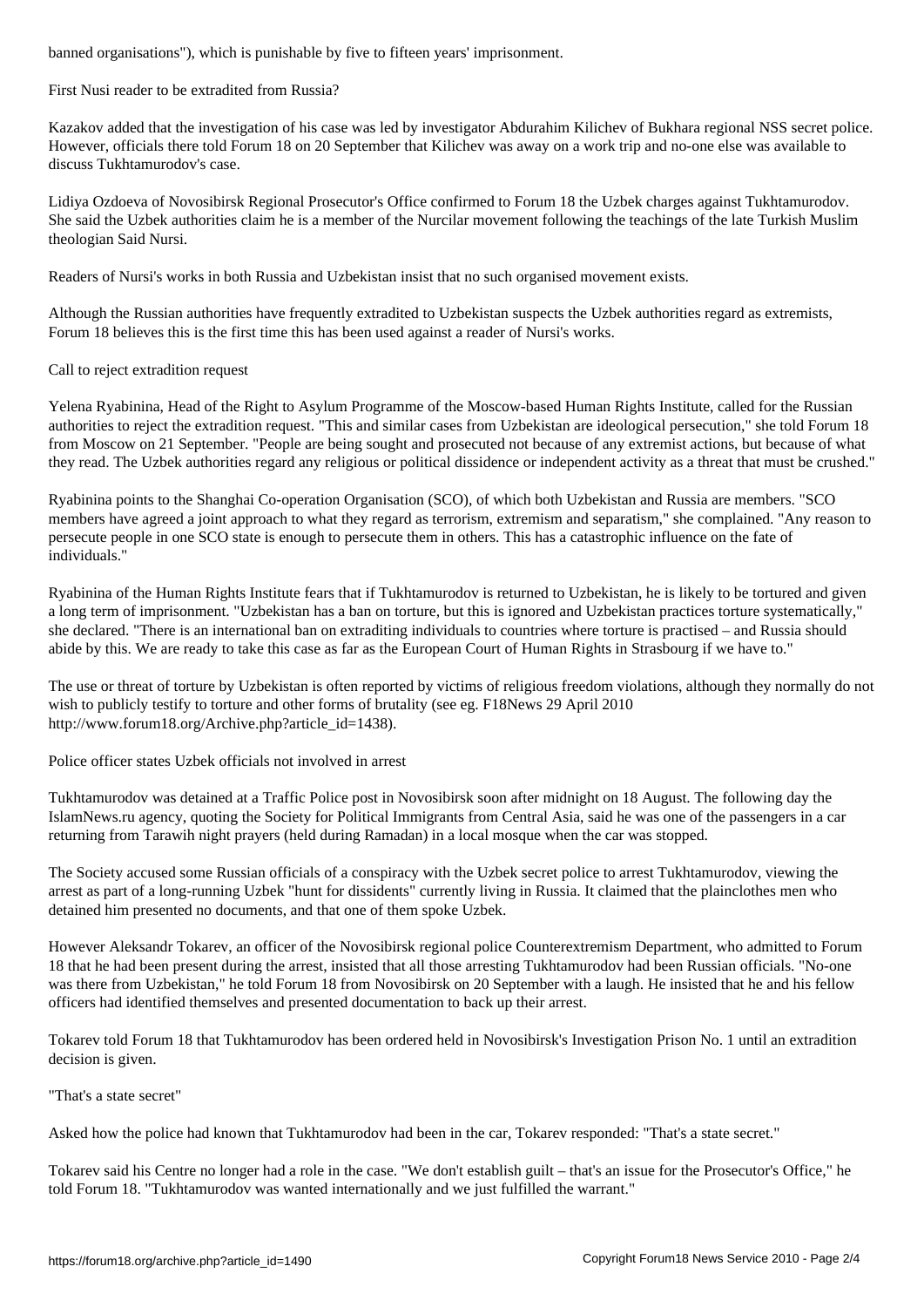$\omega$  and Muslim readers of Said Nursi's works for literature banned under anti-extremism legislation. It is uncertainty legislation. It is uncertainty legislation. It is uncertainty legislation. It is uncertainty legislat how these agencies know which vehicles and individuals to search (see F18News 27 July 2010 http://www.forum18.org/Archive.php?article\_id=1470), but the FSB security service is known to in a co-ordinated manner closely watch their believers and communities (see eg. F18News 12 August 2010 http://www.forum18.org/Archive.php?article\_id=1478).

Case now with General Prosecutor's Office

Ozdoeva of Novosibirsk Regional Prosecutor's Office told Forum 18 that her Office had concluded that Tukhtamurodov should be extradited to Uzbekistan in accordance with Article 56 of the Commonwealth of Independent States' 1993 Convention on Legal Assistance and Legal Relations on Civil, Family and Criminal Cases.

Ozdoeva added that the case has now been transferred to the General Prosecutor's Office in Moscow, which will take the decision.

Asked why her Office seems to have accepted at face value the accusations against Tukhtamurodov levelled by the Uzbek authorities, Ozdoeva insisted that her Office was not in a position to verify the accusations. "If Uzbekistan sends documents that a criminal investigation is underway against someone, it is our role to complete the paperwork," she told Forum 18. "If he objects to the charges, Tukhtamurodov can defend his rights – he has a lawyer and has access to all the paperwork."

Will General Prosecutor's Office agree to extradition?

Russia's General Prosecutor's Office in Moscow declined to discuss Tukhtamurodov's case by telephone, insisting it can only respond to questions submitted in writing.

Tukhtamurodov's lawyer, Igor Khryachkov, told Forum 18 from Novosibirsk on 20 September that it could be several months before the General Prosecutor's Office rules on the extradition, as it will have to liaise also with the General Prosecutor's Office in Uzbekistan. In the meantime, he said he would try to have his client freed as he awaits the decision. "But it's unlikely the court will overturn the detention decision."

Asked whether the General Prosecutor's Office is likely to accede to the Uzbek extradition request, Khryachkov said that in law it had the possibility to reject it. "But it's not clear if they will." (END)

For more background, see Forum 18's Russia religious freedom survey at http://www.forum18.org/Archive.php?article\_id=1196, and Uzbekistan religious freedom survey at http://www.forum18.org/Archive.php?article\_id=1170.

Analysis of the background to Russian policy on "religious extremism" is available in two articles: - 'How the battle with "religious extremism" began' (F18News 27 April 2009 http://www.forum18.org/Archive.php?article\_id=1287 - and - 'The battle with "religious extremism" - a return to past methods?' (F18News 28 April 2009 http://www.forum18.org/Archive.php?article\_id=1288).

A personal commentary by Irina Budkina, Editor of the http://www.samstar.ru Old Believer website, about continuing denial of equality to Russia's religious minorities, is at F18News 26 May 2005 http://www.forum18.org/Archive.php?article\_id=570.

A personal commentary by Alexander Verkhovsky, Director of the SOVA Center for Information and Analysis http://www.sova-center.ru, about the systemic problems of Russian anti-extremism legislation, is at F18News 19 July 2010 http://www.forum18.org/Archive.php?article\_id=1468.

For a personal commentary by a Muslim scholar, advocating religious freedom for all as the best antidote to Islamic religious extremism in Uzbekistan, see http://www.forum18.org/Archive.php?article\_id=338.

Reports on freedom of thought, conscience and belief in Russia can be found at http://www.forum18.org/Archive.php?query=&religion=all&country=10, and reports on freedom of thought, conscience and belief in Uzbekistan can be found at http://www.forum18.org/Archive.php?query=&religion=all&country=33.

A compilation of Organisation for Security and Co-operation in Europe (OSCE) freedom of religion or belief commitments can be found at http://www.forum18.org/Archive.php?article\_id=1351.

A printer-friendly map of Russia is available at

http://www.nationalgeographic.com/xpeditions/atlas/index.html?Parent=europe&Rootmap=russi, and a printer-friendly map of Uzbekistan is available at http://www.nationalgeographic.com/xpeditions/atlas/index.html?Parent=asia&Rootmap=uzbeki.

If you need to contact F18News, please email us at: f18news @ editor.forum18.org